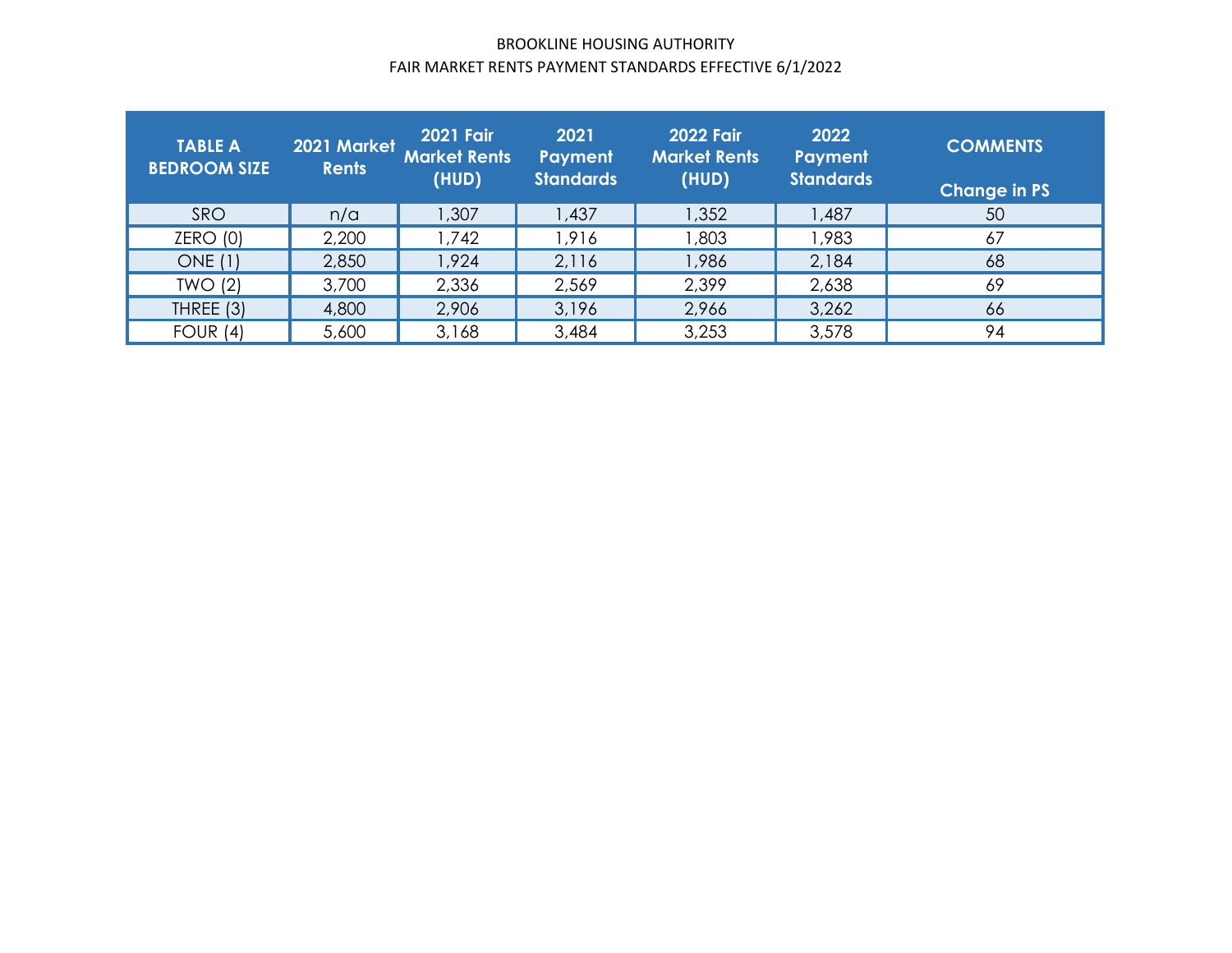## BROOKLINE HOUSING AUTHORITY SMALL AREA FAIR MARKET RENTS PAYMENT STANDARDS EFFECTIVE <sup>6</sup>/1/2022

| <b>TABLE B</b><br><b>BEDROOM SIZE</b> | 2022 SAFMRs<br>zip code<br>02445 | 2022 Payment<br><b>Standard Zip</b><br>Code 02445 | 2022 SAFMRs<br>zip code<br>02446 | 2022 Payment<br><b>Standard Zip</b><br><b>Code 02446</b> | <b>Zip Code</b><br>02467 | 2022 SAFMRs 2022 Payment<br><b>Standard Zip</b><br><b>Code 02467</b> |
|---------------------------------------|----------------------------------|---------------------------------------------------|----------------------------------|----------------------------------------------------------|--------------------------|----------------------------------------------------------------------|
| <b>SRO</b>                            | 1.927                            | 1,927                                             | 2,032                            | 2,032                                                    | 1,852                    | 1,852                                                                |
| ZERO(0)                               | 2,570                            | 2,570                                             | 2,710                            | 2,710                                                    | 2,470                    | 2,470                                                                |
| <b>ONE</b> (1)                        | 2,830                            | 2,830                                             | 2,980                            | 2,980                                                    | 2,720                    | 2,720                                                                |
| TWO(2)                                | 3,420                            | 3,420                                             | 3,600                            | 3,600                                                    | 3,280                    | 3,280                                                                |
| THREE (3)                             | 4,230                            | 4,230                                             | 4,450                            | 4,450                                                    | 4,050                    | 4,050                                                                |
| FOUR $(4)$                            | 4,640                            | 4,640                                             | 4,880                            | 4,880                                                    | 4,450                    | 4,450                                                                |